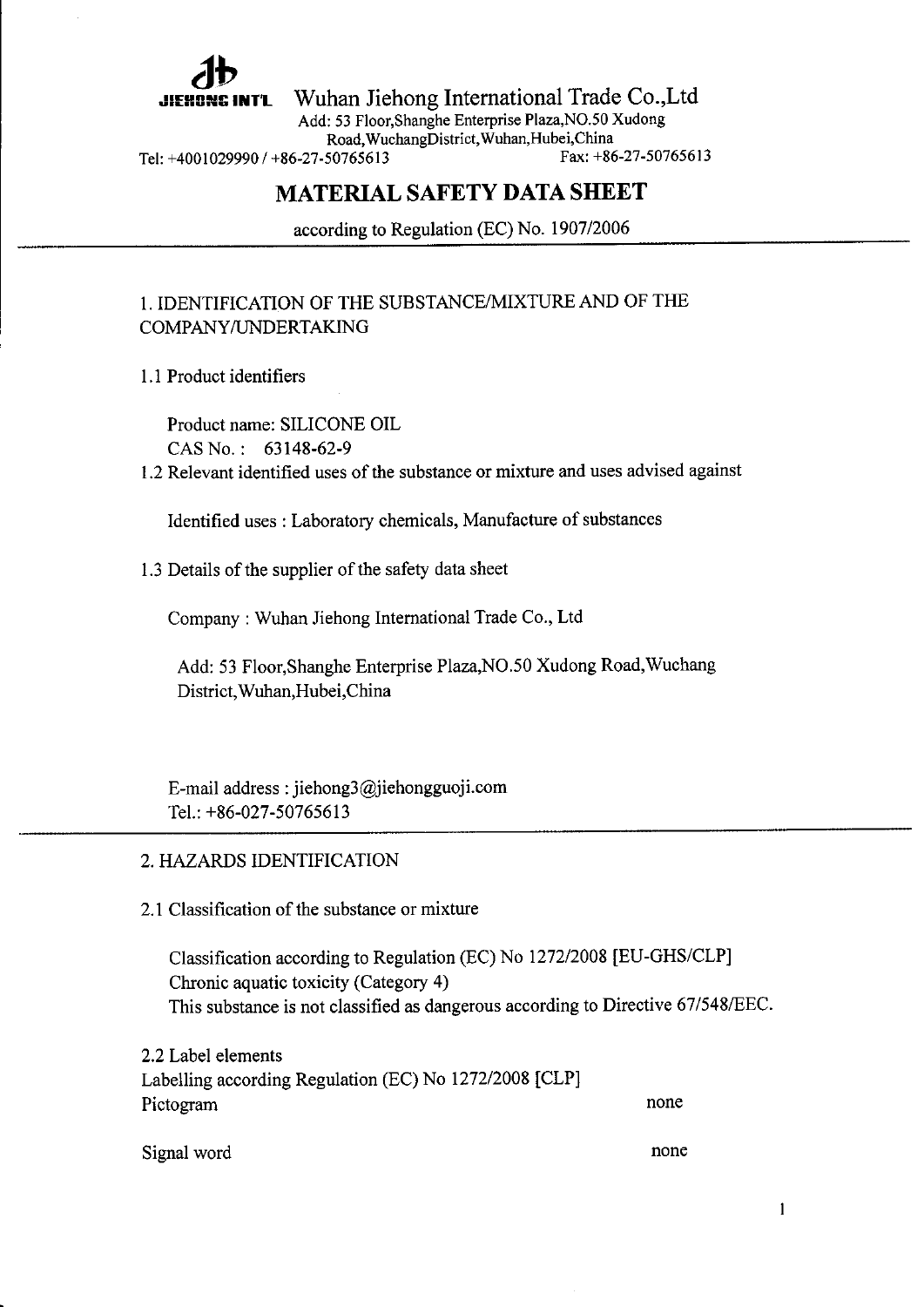

## Wuhan Jiehong Intemational Trade Co.,Ltd

Add: 53 Floor,Shanghe Enterprise Plaza,NO.50 Xudong

Road, Wuchang District, Wuhan, Hubei, China<br>50765613 Fax: +86-27-50765613

Tel: +4001029990 / +86-27-50765613

| Hazard statement(s)        |                                                        |  |
|----------------------------|--------------------------------------------------------|--|
| H413                       | May cause long lasting harmful effects to aquatic life |  |
|                            |                                                        |  |
| Precautionary statement(s) | none                                                   |  |
| Supplemental Hazard        |                                                        |  |
| <b>Statements</b>          | none                                                   |  |
|                            |                                                        |  |
| 2.3 Other hazards - none   | none                                                   |  |
|                            |                                                        |  |

### 3. COMPOSITION/INFORMATION ON INGREDIENTS

3.1 Substances

| Component    | Concentration | CAS No.    |
|--------------|---------------|------------|
| SILICONE OIL | $100\%$       | 63148-62-9 |

### 4. FIRSTAID MEASURES

4.1 Description of first aid measures General advice Consult a physician. Show this safety data sheet to the doctor in attendance.

If inhaled If breathed in, move person into fresh air. If not breathing, give artificial respiration. Consult a physician. In case of skin contact Wash off with soap and plenty of water. Consult a physician.

In case of eye contact Flush eyes with water as a precaution.

If swallowed Never give anything by mouth to an unconscious person. Rinse mouth with water. Consult a physician.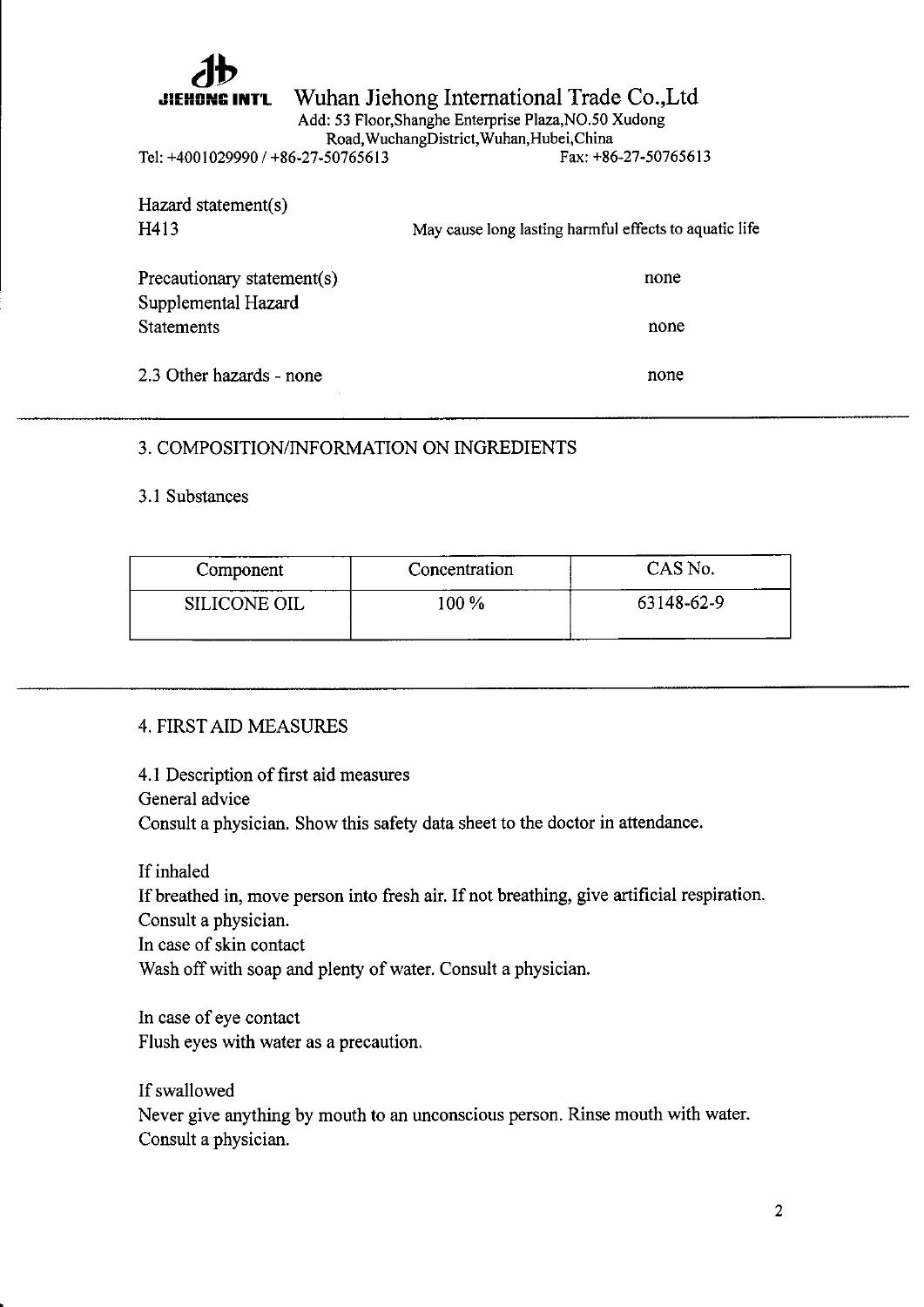# db

Wuhan Jiehong Intemational Trade Co.,Ltd

Add: 53 Floor,Shanghe Enterprise Plaza,NO.50 Xudong Road,WuchangDistrict,Wuhan,Hubei,China Tel: +4001029990 / +86-27-50765613 4.2 Most important symptoms and effects, both acute and delayed

To the best of our knowledge, the chemical, physical, and toxicological properties have not been thoroughly investigated.

4.3 Indication of immediate medical attention and special treatment needed no data available

## 5. FIRE-FIGHTING MEASURES

5.1 Extinguishing media

Suitable extinguishing media Use water spray, alcohol-resistant foam, dry chemical or carbon dioxide.

- 5.2 Special hazards arising from the substance or mixture Nature of decomposition products not known.
- 5.3 Precautions for fire-fighters Wear self contained breathing apparatus for fire fighting if necessary.
- 5.4 Further information no data available

### 6. ACCIDENTAL RELEASE MEASURES

- 6.1 Personal precautions, protective equipment and emergency procedures Avoid breathing vapors, mist or gas. Ensure adequate ventilation.
- 6.2 Environmental precautions Prevent further leakage or spillage if safe to do so. Do not let product enter drains. Discharge into the environment must be avoided.
- 6.3 Methods and materials for containment and cleaning up Keep in suitable, closed containers for disposal.
- 6.4 Reference to other sections For disposal see section 13.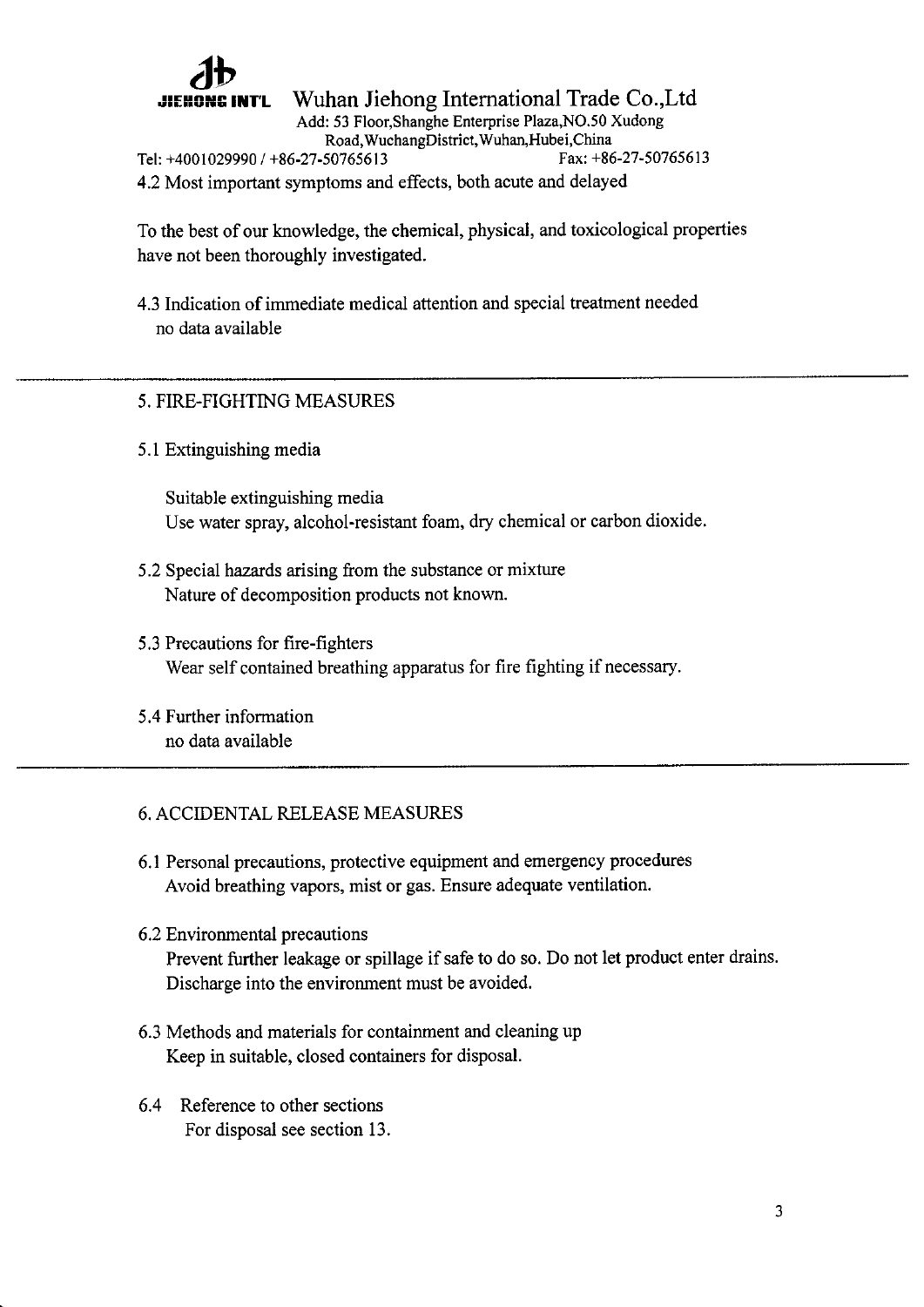

Add: 53 Floor,Shanghe Enterprise Plaza,NO.50 Xudong

Road,WuchangDistrict,Wuhan,Hubei,China

Tel: +4001029990 / +86-27-50765613

Fax: +86-27-50765613

## 7. HANDLINGAND STORAGE

- 7.1 Precautions for safe handling Normal measures for preventive fire protection.
- 7.2 Conditions for safe storage, including any incompatibilities Store in cool place. Keep container tightly closed in a dry and well-ventilated place. Containers which are opened must be carefully resealed and kept upright to prevent leakage.
- 7.3 Specific end uses no data available

## 8. EXPOSURE CONTROLS/PERSONAL PROTECTION

8.1 Control parameters Components with workplace control parameters

## 8.2 Exposure controls

Appropriate engineering controls Handle in accordance with good industrial hygiene and safety practice. Wash hands before breaks and at the end of workday.

## Personal protective equipment

Eye/face protection Use equipment for eye protection tested and approved under appropriate govemment standards such as NIOSH (US) or EN 166(EU).

## Skin protection

Handle with gloves. Gloves must be inspected prior to use. Use proper glove removal technique (without touching glove's outer surface) to avoid skin contact with this product. Dispose of contaminated gloves after use in accordance witl applicable laws and good laboratory practices. Wash and dry hands.

The selected protective gloves have to satisfy the specifications of EU Directive 89/686/EEC and the standard EN 374 derived from it.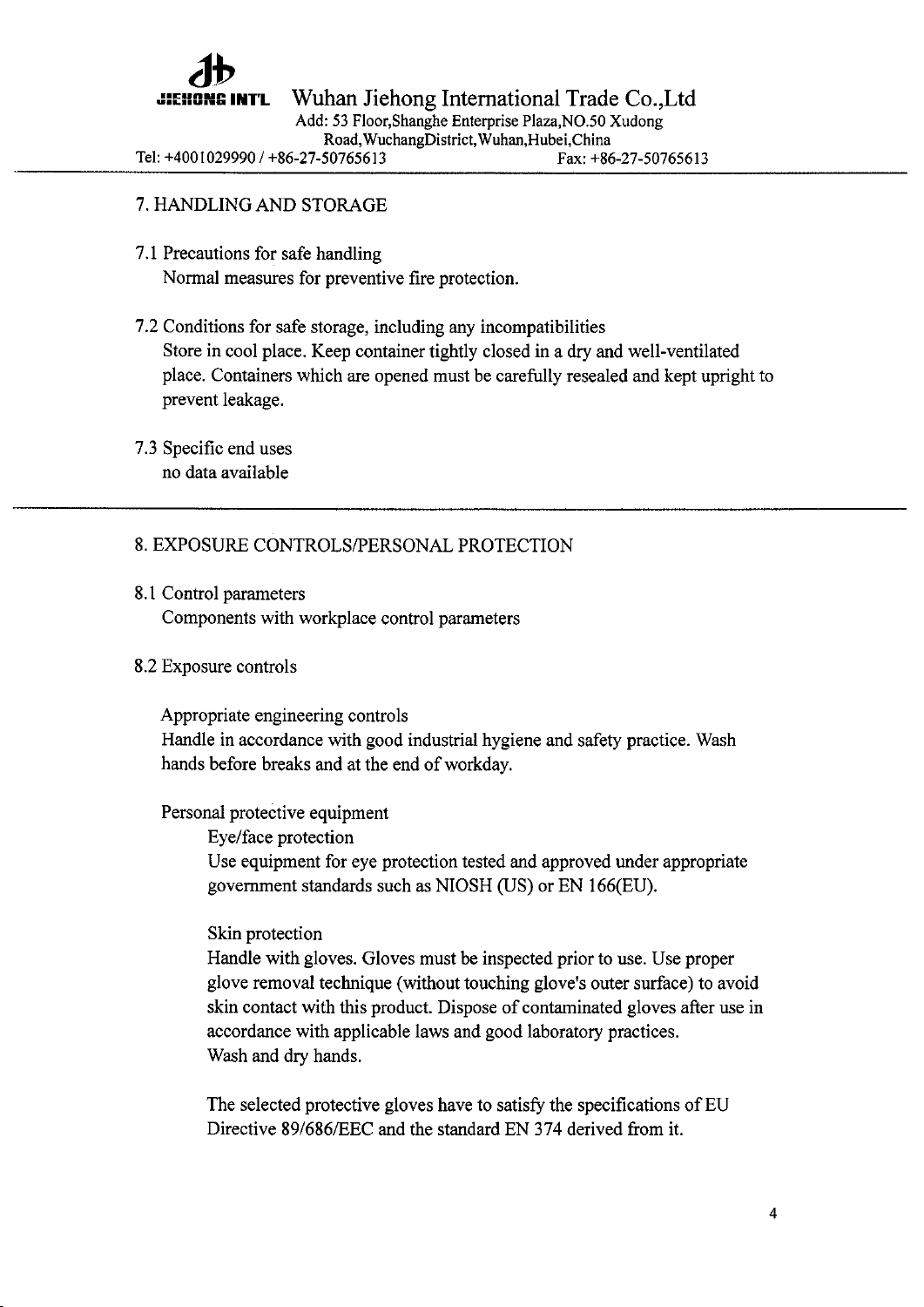# ab

Wuhan Jiehong International Trade Co.,Ltd

Add: 53 Floor,Shanghe Enterprise Plaza,NO.50 Xudong Road, Wuchang District, Wuhan, Hubei, China<br>50765613 Fax: +86-27-50765613

Body Protection

Tel: +4001029990 / +86-27-50765613

impervious clothing, The type of protective equipment must be selected according to the concentration and amount of the dangerous substance at the specific workplace.

Respiratory protection Respiratory protection not required. For nuisance exposures use type OV/AG (US) or type ABEK (EU EN 14387) respirator cartridges. Use respirators and components tested and approved under appropriate government standards such as NIOSH (US) or CEN (EU).

### 9. PHYSICAL AND CHEMICAL PROPERTIES

9.1 Information on basic physical and chemical properties

a) Appearance Form: clear, colorless,liquid

b) Flash point : 321 °C - closed cup

c) Vapour pressure :7 hPa at 20 " <sup>C</sup>

d) Relative density : 0,980 g/cm3

9.2 Other safety information no data available

## 10. STABILITY AND REACTIVITY

10.1 Reactivity no data available

Chemical stability no data available

Possibility of hazardous reactions no data available

Conditions to avoid no data available

Incompatible materials Strong oxidizing agents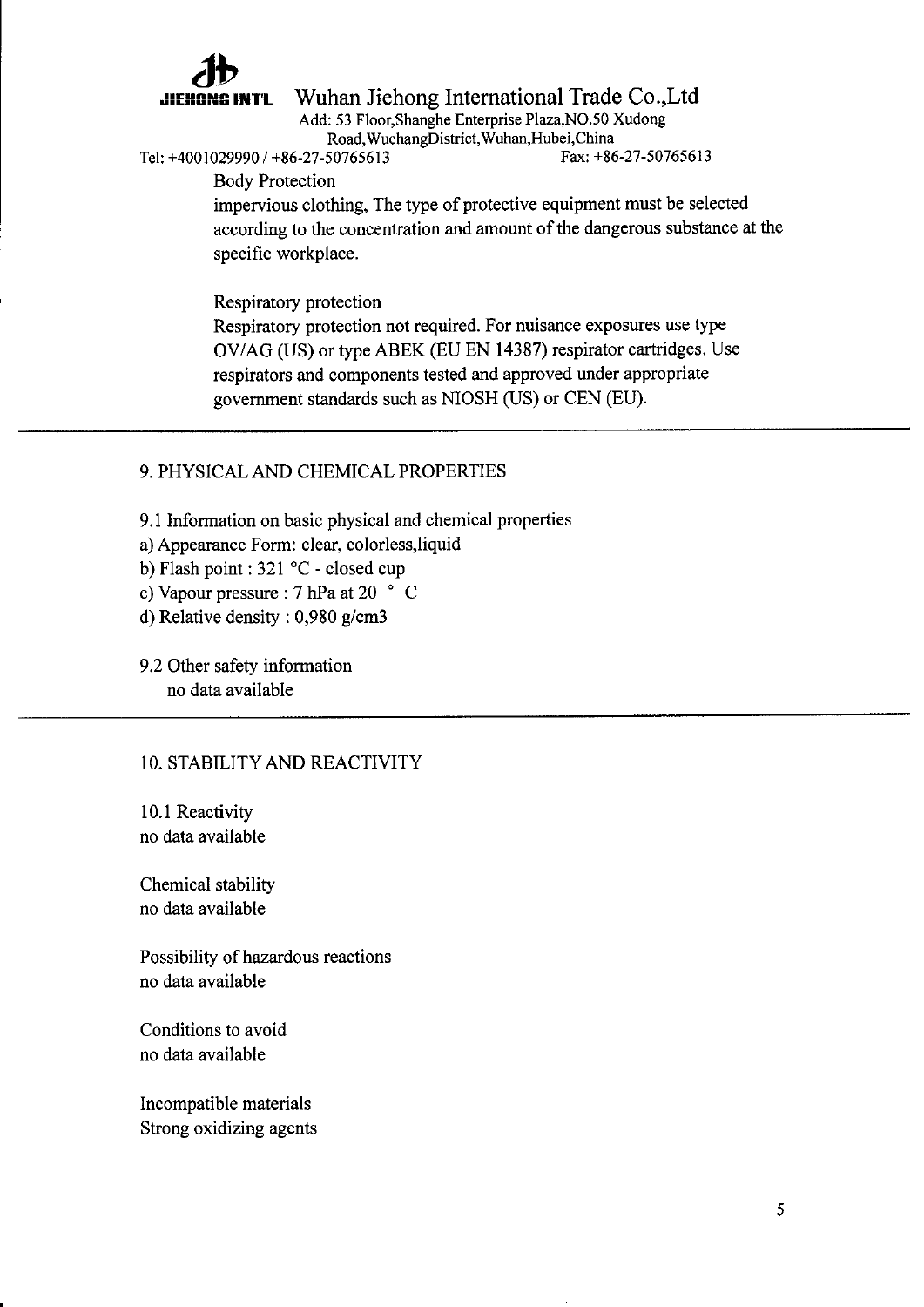# ab

Wuhan Jiehong International Trade Co.,Ltd

Add: 53 Floor,Shanghe Enterprise Plaza,NO.50 Xudong

Road,WuchangDistrict,Wuhan,Hubei,China

Tel: +4001029990 / +86-27-50765613 Hazardous decomposition products

Other decomposition products - no data available

### <sup>1</sup>1. TOXICOLOGICAL INFORMATION

### <sup>1</sup>1.1 Information on toxicological effects

Acute toxicity no data available

Skin corrosion/irritation no data available

Serious eye damage/ eye irritation no data available

Respiratory or skin sensitization no data available

Germ cell mutagenicity no data available

Carcinogenicity Carcinogenicity - rat - Implant Tumorigenic:Neoplastic by RTECS criteria. Lungs, Thorax, or Respiration:Tumors. Endocrine:Tumors.

IARC: No component of this product present at levels greater than or equal to 0.1% is identified as probable, possible or confirmed human carcinogen by IARC.

Reproductive toxicity Reproductive toxicity - rat - Subcutaneous Effects on Fertility: Post-implantation mortality (e.g., dead and/or resorbed implants per total number of implants).

Specific target organ toxicity - single exposure no data available

Specific target organ toxicity - repeated exposure no data available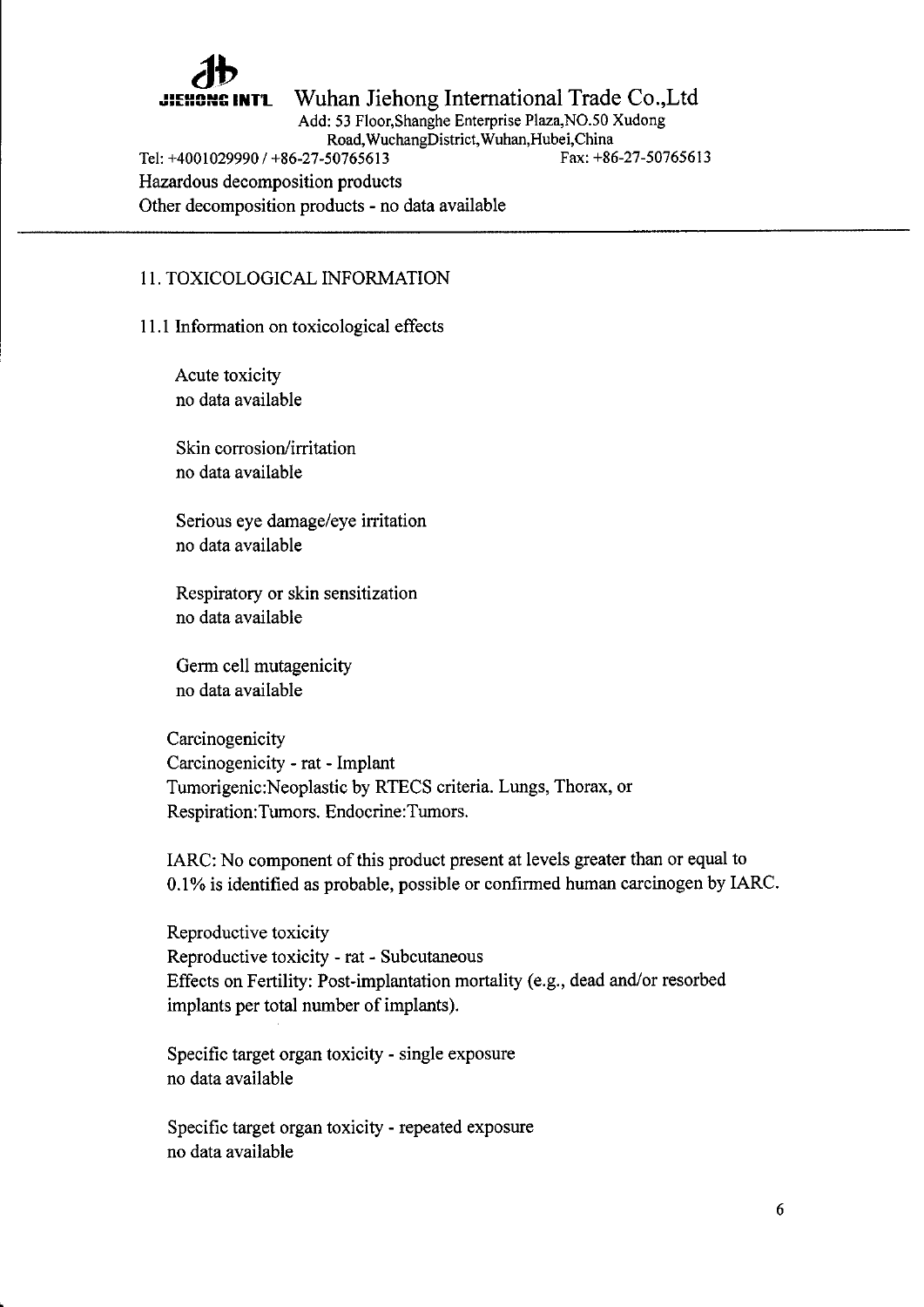

Wuhan Jiehong International Trade Co.,Ltd

Add: 53 Floor,shanghe Enterprise Plaza,NO.5O Xudong

Road, Wuchang District, Wuhan, Hubei, China<br>50765613<br>Fax: +86-27-50765613

Tel: +4001029990 / +86-27-50765613

Aspiration hazard no data available

Potential health effects Inhalation May be harmful if inhaled. May cause respiratory fiact irritation Ingestion May be harmful if swallowed Skin May be harmful if absorbed through skin. Eyes May cause eye irritation

Signs and Symptoms of Exposure

To the best of our knowledge, the chemical, physical, and toxicological properties have not been thoroughly investigated.

Additional Information RTECS: TQ2690000

### 12. ECOLOGICAL INFORMATION

12.1 Toxicity Toxicity to fish LC50 - Oncorhynchus mykiss (rainbow trout) - > 10.000 mgll - 96 <sup>h</sup>

12.2 Persistence and degradability

<sup>1</sup>2.3 Bioaccumulative potential BioaccumulationHypophthalmichthys molitrix - 72 h -60  $\mu$ g/l Bioconcentration factor (BCF): 1.250

12.4 Mobility in soil no data available

- 12.5 Results of PBT and vPvB assessment no data available
- 12.6 Other adverse effects no data available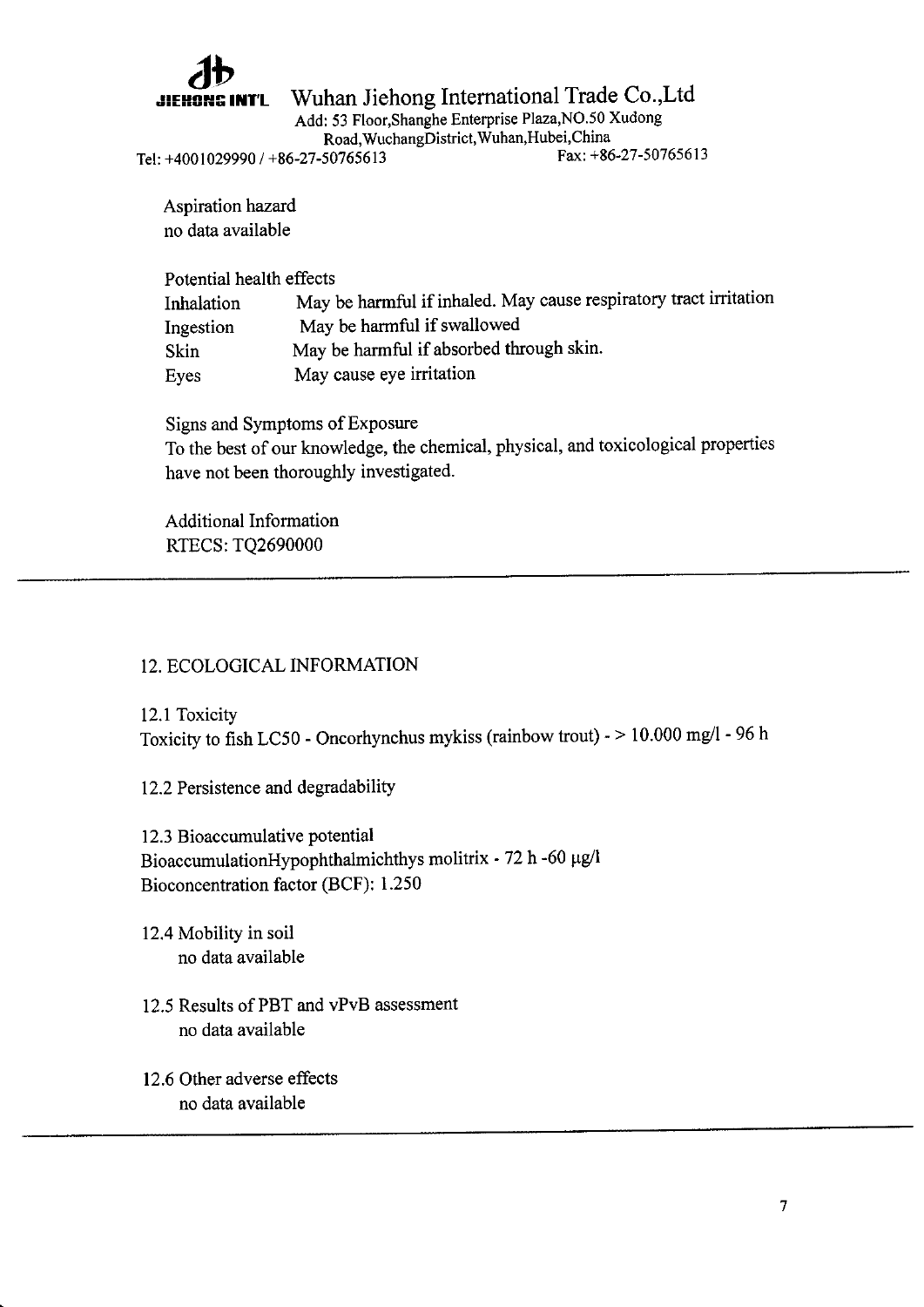

# JIEHONG INTL Wuhan Jiehong International Trade Co.,Ltd

Add: 53 Floor,Shanghe Enterprise Plaza,NO.50 Xudong Road,WuchangDistrict,Wuhan,Hubei,China

Fax: +86-27 -50765613

Tel: +4001029990 / +86-27-50765613 <sup>1</sup>3. DISPOSAL CONSIDERATIONS

- 13.1 Waste treatment methods
	- Product Offer surplus and non-recyclable solutions to a licensed disposal company. Contact a licensed professional waste disposal service to dispose of this material.

Contaminated packaging Dispose of as unused product.

### <sup>1</sup>4. TRANSPORT INFORMATION

| 14.1 UN-Number |                                                         |           |           |
|----------------|---------------------------------------------------------|-----------|-----------|
|                | ADR/RID: -                                              | $IMDG: -$ | $IATA: -$ |
| 14.2           | UN proper shipping name                                 |           |           |
|                | ADR/RID: Not dangerous goods                            |           |           |
|                | IMDG:Not dangerous goods                                |           |           |
|                | lATA:Not dangerous goods                                |           |           |
|                | 14.3 Air Transport (IATA)                               |           |           |
|                | Not subject to IATA regulations.                        |           |           |
|                | 14.4 IMDG: - IATA: -                                    |           |           |
|                | Packaging group                                         |           |           |
|                | $ADR/RID$ : -                                           | $IMDG: -$ | $IATA -$  |
|                | 14.5 Environmental hazards                              |           |           |
|                | ADR/RID: -                                              | $IMDG: -$ | $IATA$ :- |
|                | 14.6 Special precautions for users<br>no data available |           |           |

#### <sup>1</sup>5. REGULATORY INFORMATION

This safety datasheet complies with the requirements of Regulation (EC) No. 1907/2006.

15.1 Safety, health and environmental regulations/legislation specific for the